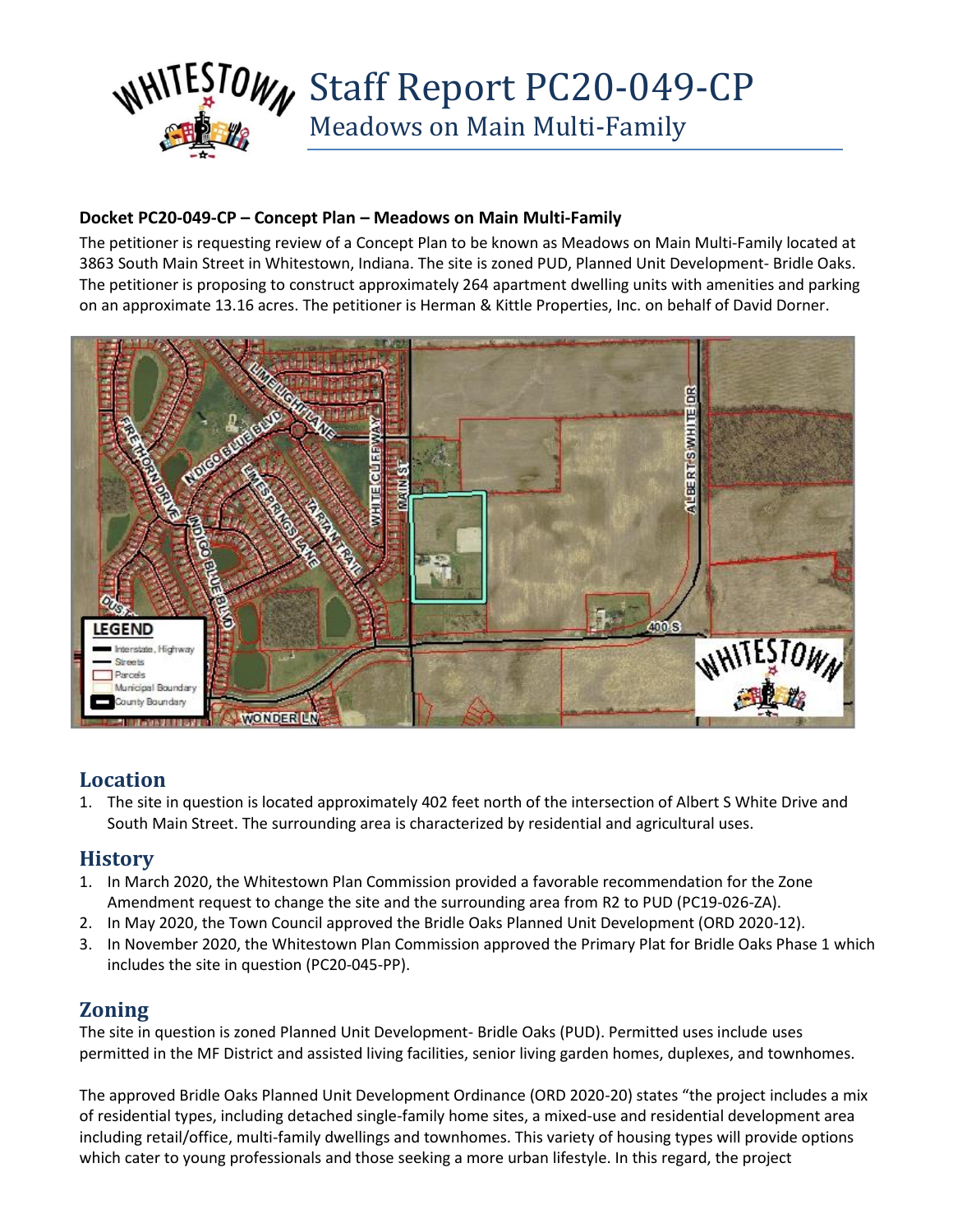#### accommodates a mix of densities with connectivity to the Farm Heritage Trail, as well as the Legacy Core."



# **Proposed Development**

The proposed project is located on approximately 13.16 acres. The applicant is proposing 10 multi-family buildings with access on South Main Street and a new street parallel to Albert S White Drive.

The submitted plans and materials indicate the following:

- 264 dwelling units;
	- o Density of 20.06 dwelling units per net acre.
- Amenities including a club house, pool, and dog park;
- 528 parking spaces including 18 ADA dedicated stalls;
	- o An additional 53 bicycle parking spaces.
- Internal sidewalks and a sidewalk along South Main Street and the new southern street.

## **Compliance**

The proposed project is zoned PUD, Planned Unit Development- Bridle Oaks, and is compliance with the Whitestown Unified Development Ordinance and the approved Ordinance (ORD 2020-12).

## **Staff Recommendation**

Staff is providing a favorable recommendation for the proposed Concept Plan Docket PC20-049-CP.